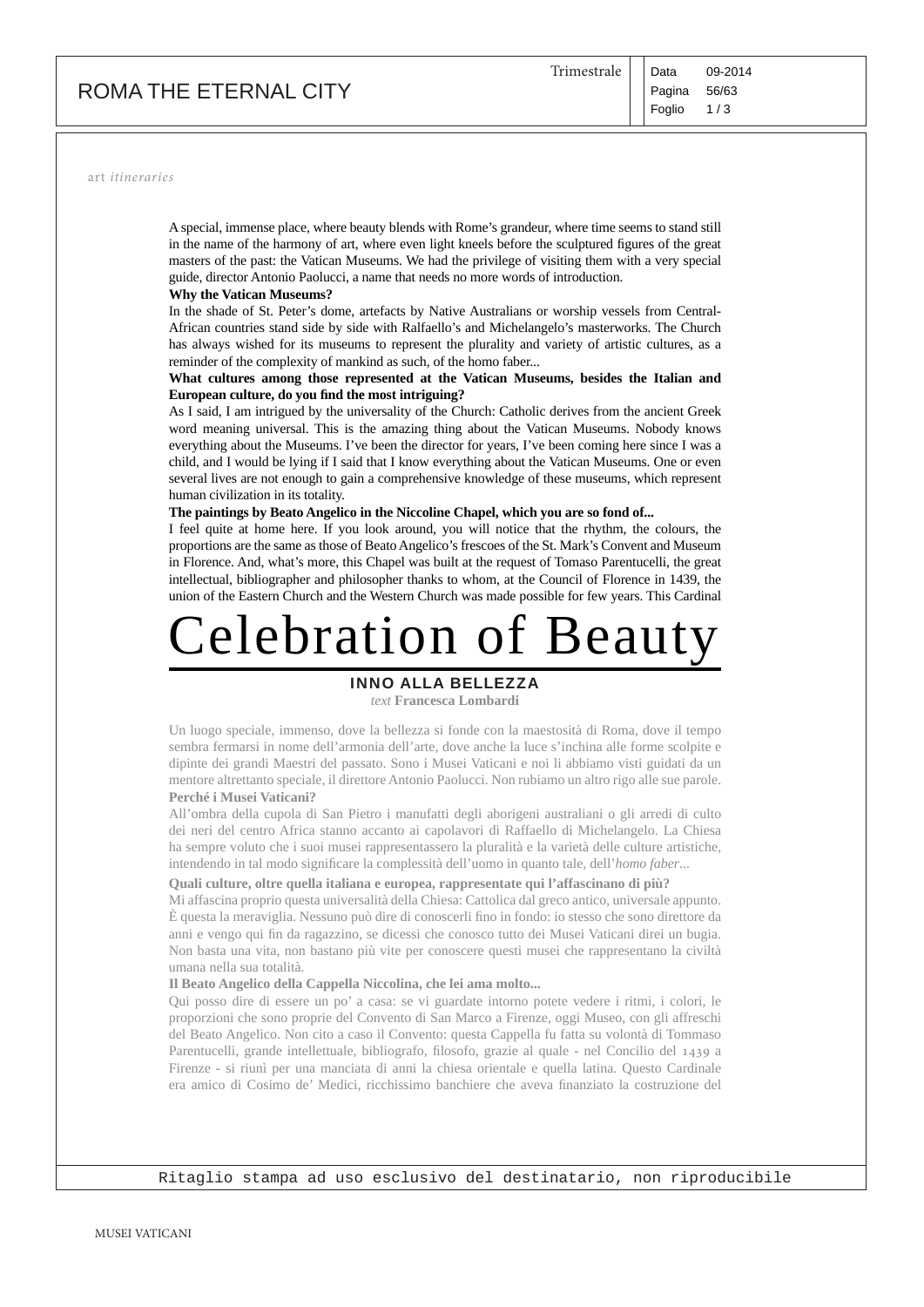# ROMA THE ETERNAL CITY

art *itineraries*

was a friend of Cosimo de' Medici, the rich banker who had provided financial support for the building of the St. Mark's Convent. Cosimo de' Medici summoned to Florence Tomaso Parentucelli, the future Pope Nicholas V, to have him set up the Convent's beautiful trilingual library. The Cardinal spent six months in Florence choosing and cataloguing the books. During his stay in Florence, he surely met Beato Angelico, prior of the Convent. And he was so awestruck by the frescoes that when he became Pope he had Beato Angelico work on his private chapel. The Chapel was inaugurated the year of the great Jubilee. It was the place where the Pope prayed in private and, thus, Beato Angelico, as a man of deeply-religious feeling, was most certainly honoured to be able to fresco the Pope's private place of meditation. The Pope himself asked that the chapel be decorated with episodes from the life of the two deacons St. Stephen and St. Laurence. The most striking thing about the chapel is the perspective: in some scenes, Beato Angelico anticipates Piero della Francesca. Stephen and Laurence were both brilliant speakers and they are depicted speaking to the Emperor, to the people, to the Pope. Eloquence was Pope Nicholas V's gift and Beato Angelico celebrated this gift in one of the Vatican Museums' most beautiful gems.

#### **The Vatican Museums are also home to Pinturicchio's masterwork.**

In the late 1400s, Pope Alexander VI had a suite of six rooms in the Vatican Palace, the so-called Borgia apartments, renovated and decorated by Italian painter Pinturicchio, who was aided by a large group of assistants. The works were completed in the space of two years, from 1492 to 1494, probably by the time Pinturicchio had left. The six rooms- a sequence of precious and refined decorations, with grotesques alternating with "spiced" paintings loaded with colour; whose golden reflections glitter on the walls and ceilings- bear the mark of Pinturicchio, who probably combined the impression the visit to the Domu Aurea had made on him and the Pope's taste for Hispanic-Moresque decorations. The paintings and frescoes draw on Christian iconography' while recalling the "archaeological style" which was very, popular in Rome at the time. Another gem, different from the Niccoline Chapel- a place of meditation and celebration of knowledge and eloquence- but equally fascinating in its magnificence.

Convento di San Marco. Per organizzare la bellissima biblioteca tri-lingue del Convento, Cosimo chiamò a Firenze l'amico Tomaso Parentucelli, poi papa Niccolò V. Il cardinale rimase qui per mesi a scegliere e organizzare le sezioni e i testi. Fu durante il suo soggiorno fiorentino che conobbe sicuramente il Beato Angelico, priore del Convento. E rimase così affascinato dai suoi affreschi che quando diventò Papa lo chiamò a Roma, per la sua cappella personale. La cappella fu inaugurata nell'anno del grande Giubileo. Il papa veniva qui a pregare, era quindi un luogo riservato e privato e Beato Angelico, uomo di profonde convinzioni religiose, si sarà sentito particolarmente onorato di affrescare il luogo di meditazione del Papa di Roma. Fu lo stesso Papa a chiedere che la cappella sia affrescata con le storie dei Santi diaconi, Stefano e Lorenzo. Di questa cappella colpisce la prospettiva scenica: Beato Angelico in alcune scene sembra già Piero della Francesca. Stefano e Lorenzo erano due santi che sapevano parlare e li rappresenta mentre dialogano con l'imperatore, con il popolo, con il Papa...L'eloquenza era il dono di Papa Niccolò V e è proprio questo dono che Beato Angelico celebra in questo meraviglioso gioiello dei Musei.

#### **I Musei Vaticani custodiscono anche il capolavoro del Pinturicchio?**

Alla fine del 1400 papa Alessandro VI fece rinnovare e abbellire sei grandi stanze dei Palazzi Vaticani, l'Appartamento Borgia. I lavori di decorazione interna vennero affidati al Pinturicchio, che si avvalse di un cospicuo gruppo di collaboratori, tanto da terminare i lavori in un arco di tempo che va dall'autunno 1492 al 1494, terminati quindi forse già in sua assenza. L'impronta delle sei stanze - scrigno di decorazioni preziose e raffinate, con un alternarsi di *grottesche* e pittura fortemente *speziata* e carica di colore, in cui brillano i riflessi dell'oro su pareti e soffitti - è quella voluta da Pinturicchio che probabilmente lega le suggestioni della sua visita alla *Domus Aurea* con il gusto per l'ornato di matrice ispano-moresca delle origini del committente. L'iconografia della sei stanze fonde la dottrina cristiana con continui richiami al gusto archeologico allora in voga a Roma. Un altro gioiello - diverso alla Cappella Niccolina, luogo di meditazione e di celebrazione del sapere e dell'eloquenza - ma ugualmente affascinante nel suo sfarzo. Oggi gran parte delle stanze sono

Ritaglio stampa ad uso esclusivo del destinatario, non riproducibile